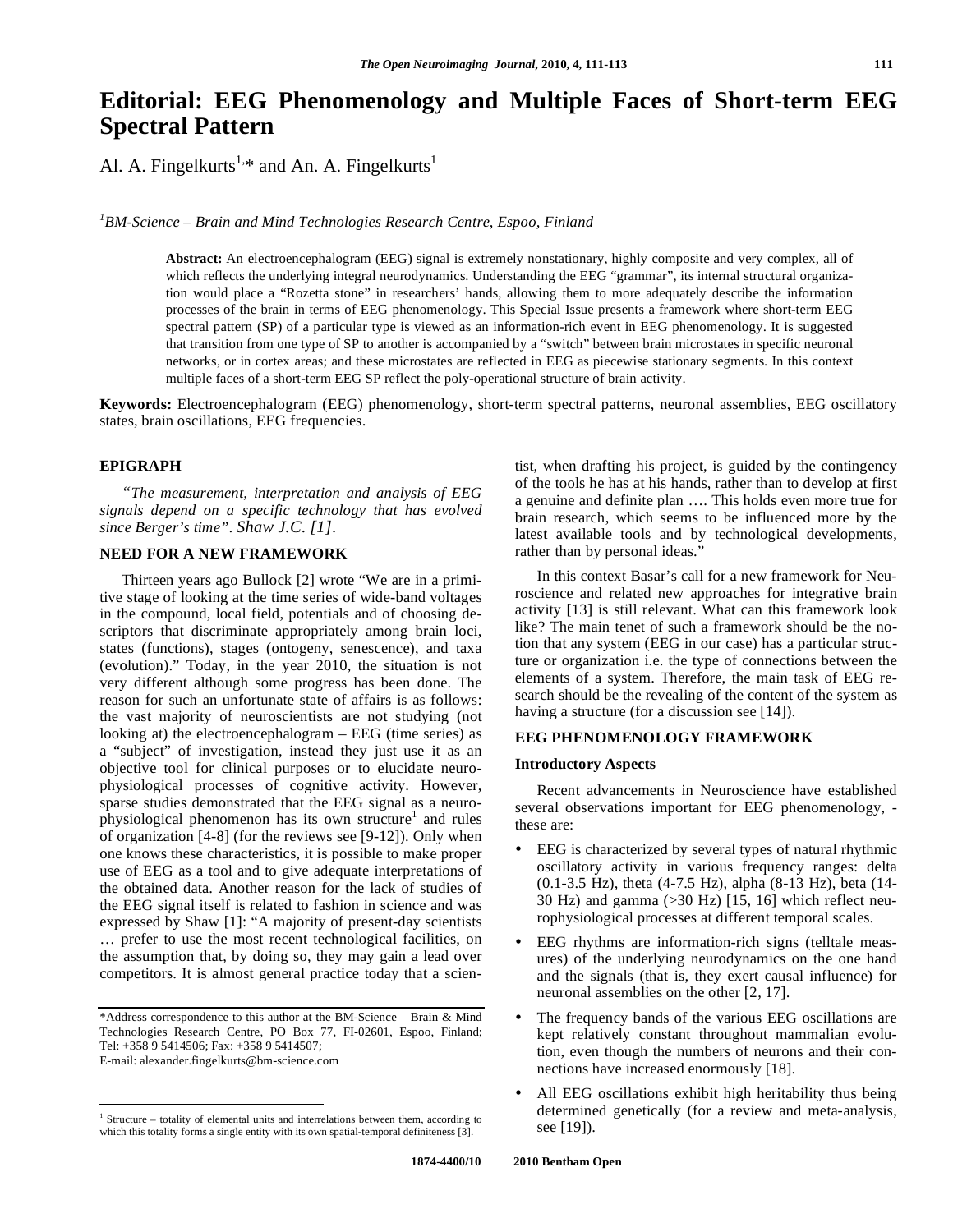- All brain areas react to sensitive and cognitive inputs with EEG oscillatory activity within almost invariant and general governing frequency bands [13]. Experimental results show that the degree of synchrony, amplitude, duration, and phase lag continuously vary, but similar EEG oscillations are always present in the activated brain tissues [13]. Thus, EEG frequency generators are selectively distributed across the entire brain.
- Types of neurons do not play a major role for frequency tuning of oscillatory networks. The neural architectonics of the cerebellar cortex, cerebellum, and hippocampus are completely different. In spite of this, all these structures behave with almost similar frequency responses [13].
- Neurophysiologically different EEG frequencies appear to be related to the timing of different neuronal assemblies, which are associated with different types of sensory and cognitive processes [20] thus being of fundamental importance for mediating and distributing "higher-level" processes in the human brain [21-24].
- Functions in the brain are manifested by varied degrees of superpositions of oscillations in EEG frequency ranges [13, 25].

 Taking these observations together suggests that EEG oscillations are important rhythmic electrical events in the brain and may be considered as the "building blocks" of EEG phenomenology.

#### **Methodological Aspects**

 The history of EEG oscillations studies has demonstrated that they can be quantified successfully by EEG power spectrum. EEG power spectrum is a compact integrative real measure of the spectral energy (i.e., the energy per unit frequency interval). In neurophysiological terms EEG power spectrum reflects the strength of neuronal assemblies' activity [26].

 It is well known that EEG power spectrum exhibits high variability. Indeed, it was found that the power variability of the main EEG spectral components for sequential short (5-10 sec) EEG segments is 50-100% [27]. For a long time this variability was considered as measurement error, noise or stochastic fluctuations. However, later studies [5, 28] (for the review see [9]) showed that in the phenomenon of EEG spectral variability, not only the stochastic fluctuations of the EEG parameters, but also the temporal structure of the signal is reflected. It is suggested that temporal structure of EEG signal is determined by a sequence of relatively stable brain microstates in specific neuronal networks, or cortex areas, which are reflected in EEG as piecewise stationary segments [5, 29, 30] (for the review see [31]). Functionally, each piecewise stationary EEG segment corresponds to a particular brain operation in a given cortex area [32, 33]. Therefore, segmental structure of the EEG signal reflects the polyoperational structure of brain activity.

 In this context the identity of each type of EEG segment can be characterized by a particular type of short-term spectral pattern (SP) [7, 8, 34, 35]. Therefore, EEG spectral variability is functional: fluctuations in individual short-term SPs reflect fluctuations in underlying neuronal states (*see contribution of Fingelkurts and Fingelkurts to this Special Issue*).

 Taken together these observations suggest that calculation of short-term EEG SPs is a more adequate measure of dynamic EEG oscillations than averaged power spectrum, which presents a "static" picture and tells nothing of the EEG temporal structure (*see contribution of Fingelkurts and Fingelkurts to this Special Issue*). Therefore, reduction of the signal to the elementary spectra (SPs) of various types in accordance with the number of types of EEG stationary segments instead of using averaged power spectrum for the same EEG is justified.

 In this sense short-term EEG SPs of a given type by itself become the phenomenon that characterises the EEG. Following this approach, a phenomenology of EEG can be developed, by means of which different types of short-term SPs are considered to be characteristic for certain states of local EEGs (*see contribution of Fingelkurts and Fingelkurts to this Special Issue*).

#### **Empirical Aspects**

 Conceptual meaning of short-term EEG SP of a given type, the functional significance of its morphology and functional relevance of the parameters of the composition of short-term EEG SP types has been demonstrated. This also includes their percent ratio and the peculiarities of SP type alternation in the analyzed EEG in accordance with the changes of functional brain state, cognitive tasks and with different neuropsychopathologies (*see contribution of Fingelkurts and Fingelkurts to this Special Issue*).

 An important, although relatively less studied, aspect of short-term SPs is the temporal variability and individual differences in the cortical distribution of short-term spectral power at different frequency bands and association of this distribution with different personality traits. These phenomena are presented in the experimental study by *Knyazev* (see *this Special Issue*). This work is of prominence since it was suggested that a particular topographic distribution of the EEG spectral power along the antero-posterior cortical axis can be viewed as a "fingerprint" of sort which enables researchers to distinguish individuals.

 Another important aspect of short-term EEG SPs that has not yet been addressed is their functional role during extreme condition within a continuum of possible conditions, – in this case – anesthesia. An experimental study presented by *Ozgoren* (see *this Special Issue*) demonstrated changes in the types of short-term SPs during the administration of anesthesia. This study is very important in providing a useful model for the study of short-term spectral phenomena of the brain in relation to loss and gain of consciousness.

#### **AIM OF THE SPECIAL ISSUE**

 The objective of this Special Issue is aimed at providing a current update on the relation between a power spectrum computed from short epochs of ongoing EEG and the actual state of the neuronal assemblies in the underlying network.

 Contributions from different experts in the field provide experimental studies and a detailed review of this challenging frontier of neuroscience. We hope this Special Issue will help interested researchers become familiar with research achievements and new directions.